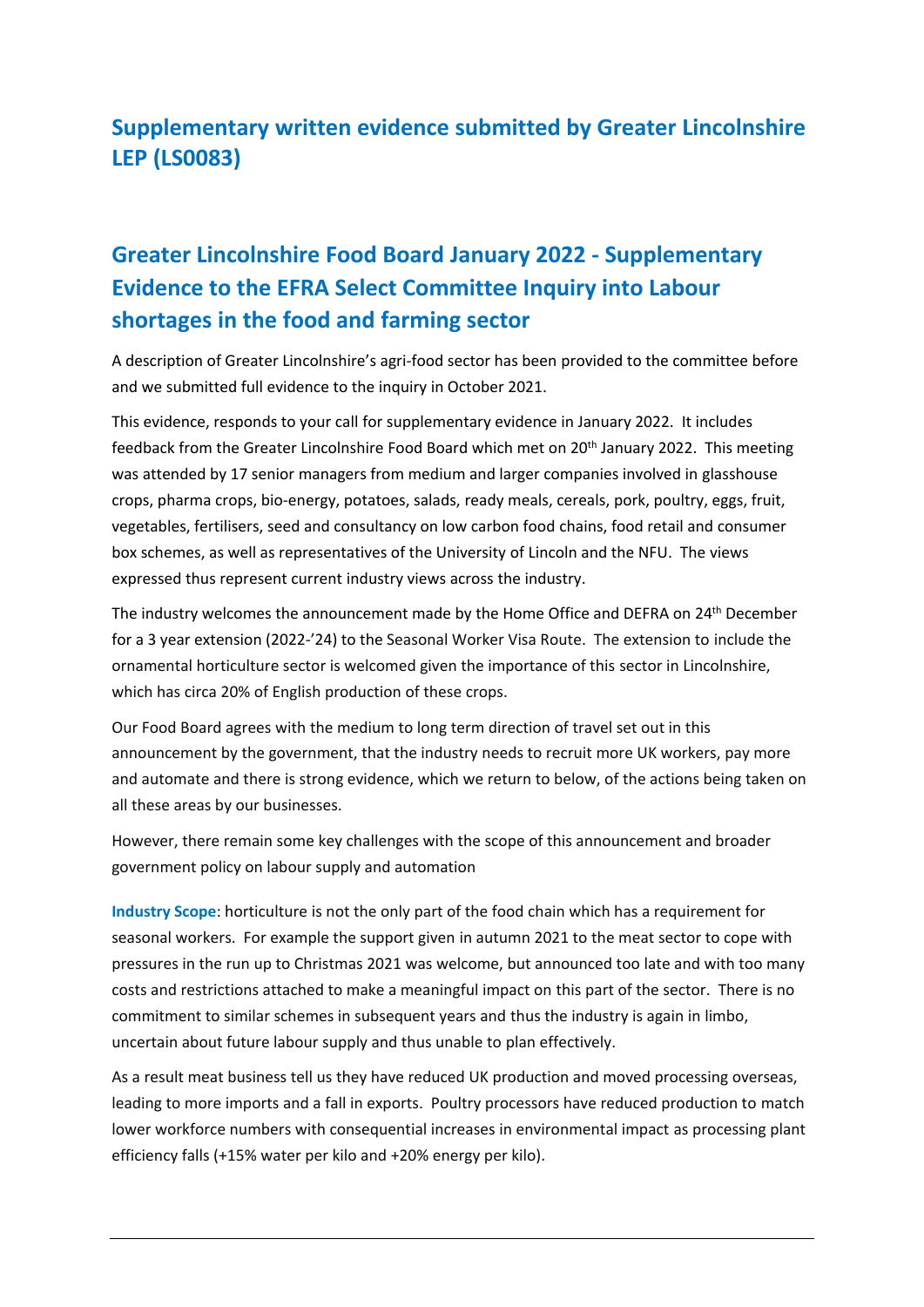Other parts of the sector, including all the major food processors are facing similar challenges to the meat industry and horticulture sector and are seeing production constrained by labour shortages.

Labour supply problems are also forcing companies to reduce product ranges which is challenging in an industry in which product innovation has been a key driver of growth and welcomed by consumers. The expectation is that restricted product ranges will become a fact of life as every part of the chain seeks to simplify product ranges, with particularly detrimental impacts on niche and speciality food producers who will not be able to secure shelf space in a rationalised food system.

**Recommendation** 1 - the industry would like to see a 'sector deal' type methodology adopted at industry level, in which government commits to giving the industry certainty on labour supply over a period of 3 years or more (ideally 5 years+), in return for the industry committing to pay more, recruit more UK workers and to automate. If this is not provided the expectation is that the opportunities for industry growth resulting from Brexit will not be realised.

**Timescale, Costs and Availability of Automation** - the lack of certainty about any further labour support for the wider food sector or beyond the current 3 year programme announced in the Seasonal Worker Visa Route in horticulture does not give enough time for the industry to automate, given the constraints currently being seen in the automation journey.

Examples of issues reported to us include:

- A major vegetable processor has recently signed off on a £6m automation programme, but an order placed in autumn 2021 will not be installed until summer 2022 because of problems with the supply of the equipment. This business, which operates 3 factories, plans in total to invest £15m to reduce its labour demand by circa 200 posts (£75,000 per job replaced), but can only afford to automate one factory per year because this process will impact production. With the added complication of the lead time for automation to be supplied and the need to maintain production during this period, this investment programme will take over 4 years to complete.
- A fruit processor has committed to a £5m automation programme (in addition to multi million investments it has already made), but is now facing a 12 month wait from an order being placed to the robots being installed in summer 2022.
- A major food processor needs to install automation to make up for a shortfall of 1,000 FTE staff and a further 1,000 seasonal workers, but this will take years because of the cost involved and the major challenges with the supply of automation equipment.
- A local engineering company supporting automation in the food chain is now facing a 6 month delay on steel supply, as well as cost rises, which is further constraining their ability to build the machines to help the industry automate. This compounds problems with the supply of engineers, that both specialist engineering and food chain companies are facing.
- For agriculture and food companies the automation challenge is compounded by other cost pressures the food chain is currently facing including:
	- o Labour costs which are rising by 10% or more a year at present;
	- o Fertiliser which is up by over 300% in a year;
	- $\circ$  Some energy tariff renewals are up over 300% where companies fixed them 2-3 years ago;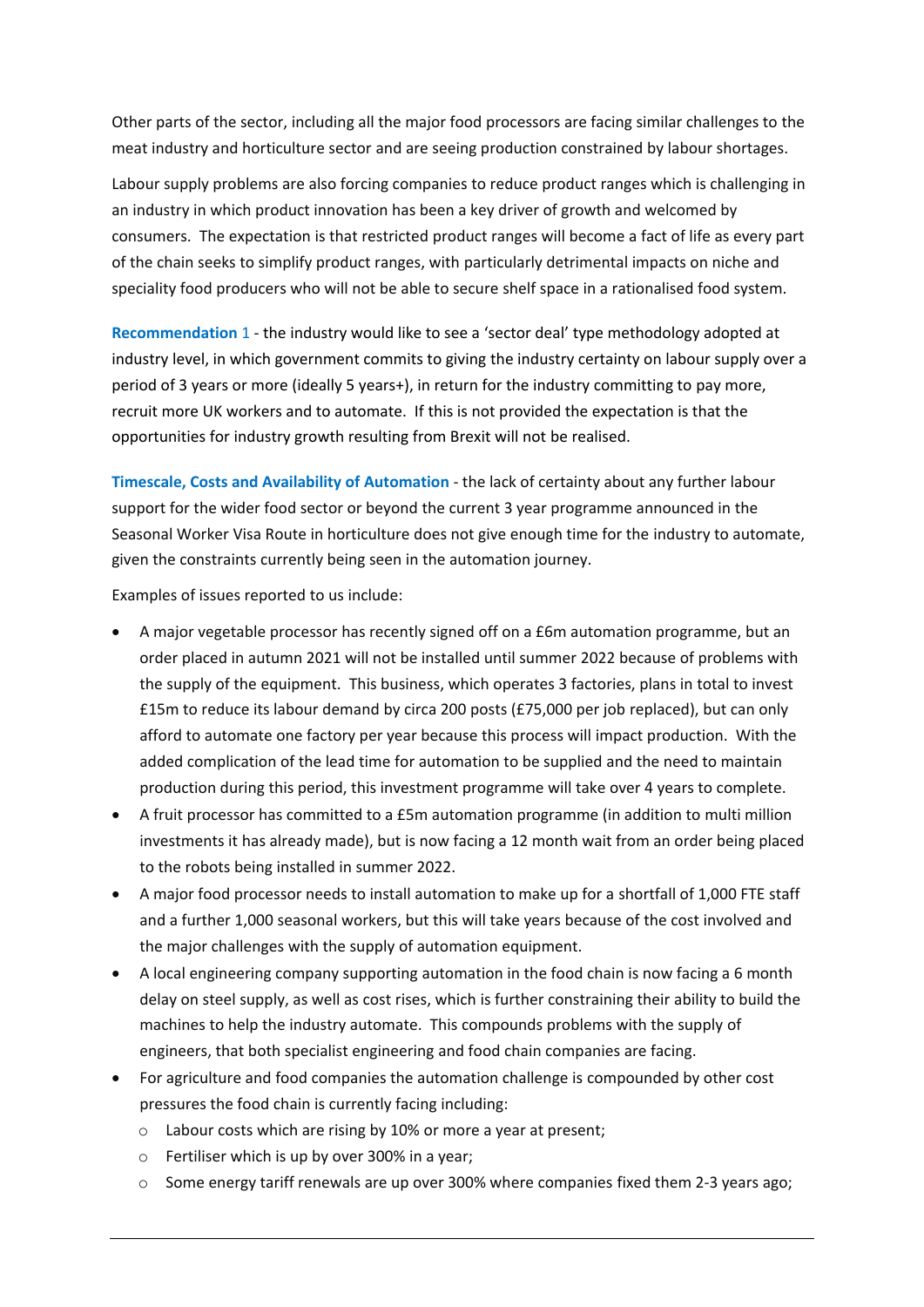- o Forthcoming plastic taxes and the extended producer responsibility;
- o Logistics costs which rose by circa 30% in 2021.
- The result of all of these cost pressures is that the profit margin in the industry is being eroded which directly constrains the ability to invest in automation. The challenge for the industry is that it is facing a multi £billion bill to invest in automation at the same time as all other costs are rising faster than product prices.
- This will also inevitably lead to major food price inflation, which is now being seen in the official data, with the industry expecting food inflation to remain high for a long time (with consequential impacts on hard pressed family budgets).
- In agriculture whilst the industry welcomes the new Farming Investment Fund, the amounts on offer (£25m in the next round announced on 19<sup>th</sup> January) do not begin to address the scale of need in the industry. The requirement to buy the machine is also a constraint of these grants in a sector where most equipment is now leased or financed, meaning that the programme as configured is likely to favour the best capitalised farms rather than those who most need the support.
- We thus expect most farming applicants who are looking to automate will be disappointed as the available resources in the programme will not be sufficient to meet the investment needs of the bids received from the industry.

**Recommendation 2** - the industry is investing as fast as its own resources and the supply of automation equipment allows, but at current rates the industry needs a transition period and investment support over at least 5 years to be able to make a meaningful impact on labour productivity.

**Recommendation 3** - further investment incentives and support are needed to help the industry make the investments in automation which are needed, given the many other commercial pressures the industry is facing from the highest cost inflation seen in over a generation.

**Recommendation 4** - the capacity in the UK engineering and automation sector needs to be increased, from innovation support to develop new capabilities to programmes to develop the engineering workforce and infrastructure needed to lead an automation revolution in agrifood (and the wider economy). Current lead times in the industry for automation projects are now typically 12 months or more. This has to be addressed to make it easier for food chain companies to make a positive investment choice.

**Automation Impact on Labour Demand is Complex - t**he industry believes that automation is unlikely to reduce total labour demand because whilst the industry is already making good progress in increasing labour productivity, any gains in productivity are being used to allow companies to grow their output to meet rising UK demand.

A combination of Covid and Brexit have led to supply chains and consumers all favouring more UK supply of food (lower risk, lower environmental footprint). The industry is thus trying to re-shore production, and this will, if resources allow, help the economy to grow, level up the country (as food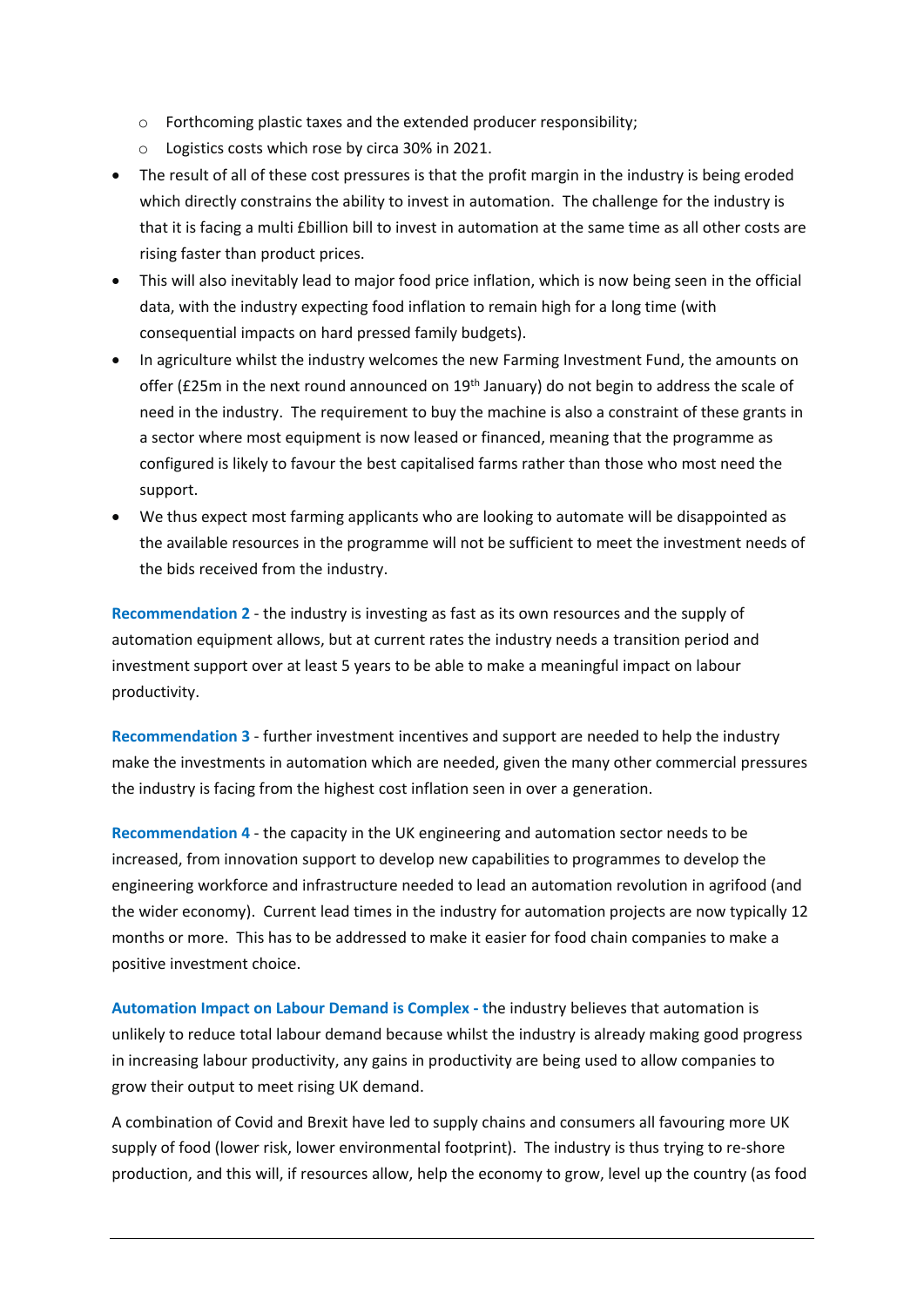production is concentrated in more peripheral areas), and can make the food chain more resilient and sustainable.

Automation should thus be seen as a way in which the industry can respond to clear market demand for more UK sourcing, without the need to increase its workforce. But, the demand for workers in the food chain is therefore unlikely to fall as a result of automation. However, automation would support the current trends to higher paid, higher skilled and more productive jobs, helping to deliver levelling up through making the sector more attractive to workers.

This trend for more UK sourcing would also, overall, lead to increased sustainability of UK food consumption, as UK sourcing typically has a lower environmental footprint.

A key requirement alongside automation thus remains to increase the recruitment of UK staff to the industry, although we recognise that with vacancies now exceeding 1.2million across the economy this will not be easy.

Actions being taken locally include:

- A number of our larger food chain employers have been working with the County Council and LEP to run targeted recruitment days in the local community.
- A major local food processor employs VIth form students on a flexible basis around their studies to attract new entrants to the industry. This has proved to be successful.
- The Lincolnshire Institute of Technology and a new Centre for Food and Fresh Produce Logistics (Boston Town Deal) are both being launched to train a new generation of students, and a local school has secured £2m to target careers in the food chain. This represents a £20m investment, on top of over £50m which has been made in training provision for the sector in the last 5 years.
- The University of Lincoln worked with the Fresh Produce Consortium to run FPC Future at the Lincolnshire showground in November 2021. This event attracted 1,500 visitors, including 400 students who used the parallel FPC Careers event to meet sector employers.
- The Greater Lincolnshire LEP is prioritising food sector skills and developing a range of programmes to increase skills capacity, including developing the capacity of the Enterprise Advisor Network.

**Recommendation 5** - the industry in Lincolnshire is working with education and training providers, Councils and the LEP to develop major programmes of skills development. However, further national support is needed to build on local initiatives, e.g. by creating: a larger national programme to support STEM education; a national campaign to promote the food chain and automation industries as key sectors for growth. This will help the UK bounce back from Covid and exploit the growth opportunities unlocked by Brexit.

**Recommendation 6** - many larger food companies who pay the apprenticeship levy are still struggling to engage with the apprenticeship system, as it does not meet the needs of their workforce and they are, as a result, not making full use of the levy they pay. This is a missed opportunity for industry and the UK workforce, and the industry urges government to work with them to simplify and broaden the scope of the apprenticeship programme, so that it can directly